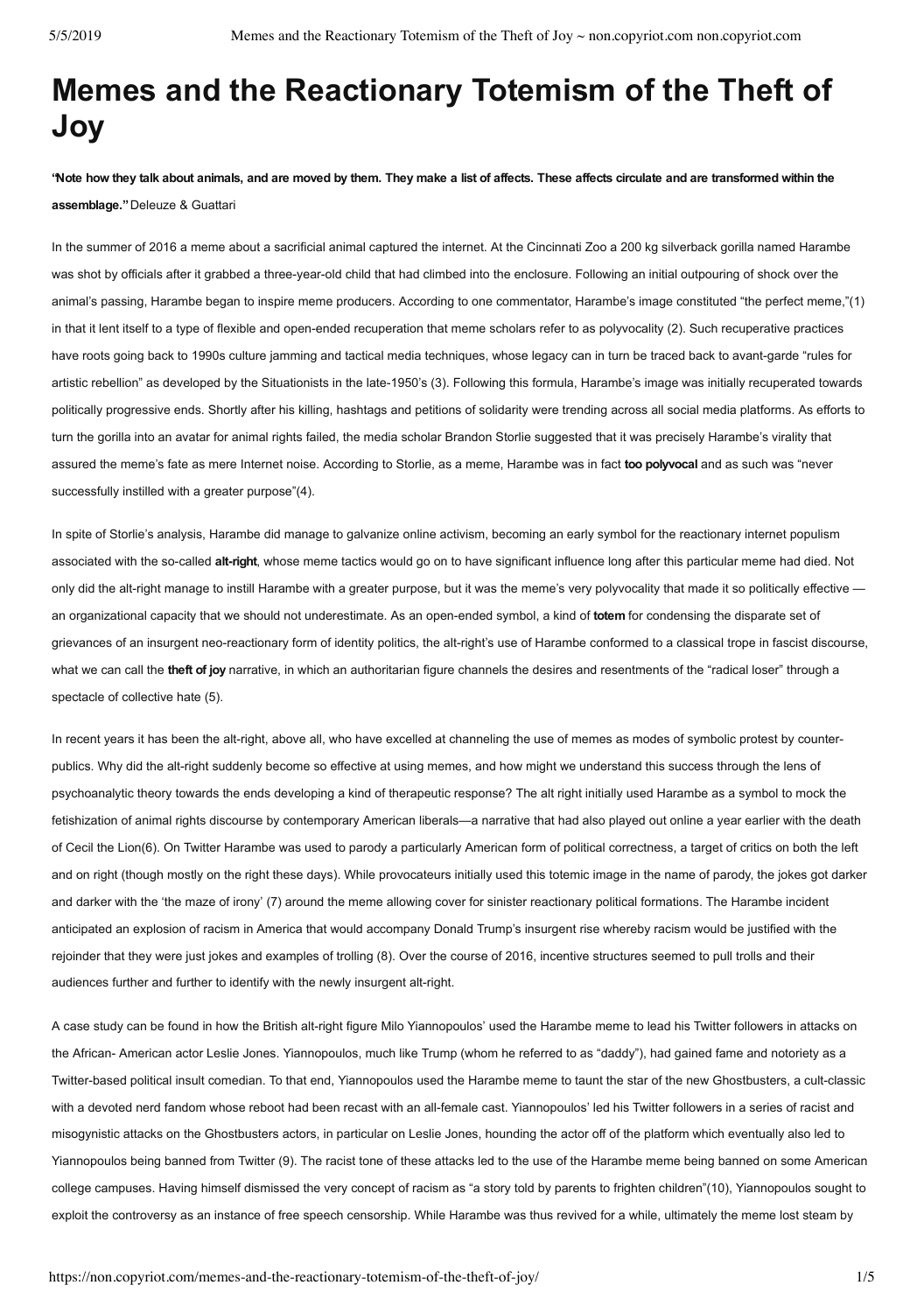summer's end. In looking back, however, on the Harambe incident, we can trace some of the same dynamics of a trollish recuperation that would motivate the Anti-Defamation League, later that same autumn, to add the Pepe the Frog meme to their database of "general hate symbols"(11).



The alt-right should be considered as a reactionary movement that have used memes to create the spectacle of common grievances against an opponent perceived to have stolen something precious from the collective. In addition to having been articulated by Frankfurt School (12), the theft of joy is also a central trope in the classic critique of the "paranoid style" of conspiracy theorists, whom, it is argued, project "unacceptable aspects of their own minds" into an enemy who thus becomes "a perfect model of malice."(13) While there are valid reasons to reject the across-the-board pathologization of both conspiracy theory and populist politics, it is the reactionary movements on the new right that have been most successful at mastering these primal Manichean dynamics.

Indeed, the intellectual roots of the alt-right may be found in the obscure neoreaction movement that adherents refer to as NRx, and which developed the popular alt-right concept of 'red pilling'. While originally derived from the famous psychedelic scene in the 1999 film The Matrix, in the abstruse writings of Curtis Yarvin and Nick Land red-pilling became a metaphor for an antidote to a cultural diagnosis that Yarvin and Land referred to as 'The Cathedral', in which they posited that political correctness had become a totalizing system of mind-control. As per the film, taking the red pill exposes one to the 'reality' underlying the realm of illusions, which is generated by The Cathedral, whilst taking the alternative 'blue pill' merely perpetuates the illusion. In contrast to The Cathedral's blue pill, one need only take NRx's red pill once. Having gained a cult following in the UK for his contributions to 90's cyber-theory, with a particular focus on Deleuze and Bataille, Nick Land had come to believe that the acceleration of capitalism would inevitably dissolve the human into the machine. In line with recent media theorists on the left such as Alex Williams and Nick Srnicek, Land interpreted Marx's claim that the real barrier of capitalist production is capital itself as an injunction to accelerate the imminent dynamics of capitalism towards its immanent dissolution. Land—whom some of his colleagues had thought had actually lost his mind—believed that the Cathedral covered over this teleological reality, making the red pill the only logical response. (14)

As a violent rejection of the insidious logic of what he referred to as the generic parasitic memeplex of the Cathedral, Yarvin advocated embracing the most extreme of elements of trolling, by, for example, instrumentalizing the symbol Hitler as the ultimate symbol with which to mock the moral police of The Cathedral. (15) A particularity of this neo-reactionary discourse is its use of humor. Here we can see parallels between the alt-right's weaponization of irony and the way in which, according to Jean-Paul Sartre, anti-Semites "like to play with discourse," engaging in forms of absurdity while their interlocutors by contrast are "obliged to use words responsibly"(16). We identify this logic at work in the alt-right embrace of explicitly racist and anti-Semitic memes, including Nazi Pepe and 'le happy merchant'. Offensive stereotypes serve as heuristic substrata for memes, which promulgate racism though the schadenfreude of trolls laugh at the extreme reactions that they have triggered. Thought expressions of racism that are imagined as not actually racist, earnest bigotry is thus incidentally perpetuated in the name of an ironic strategy.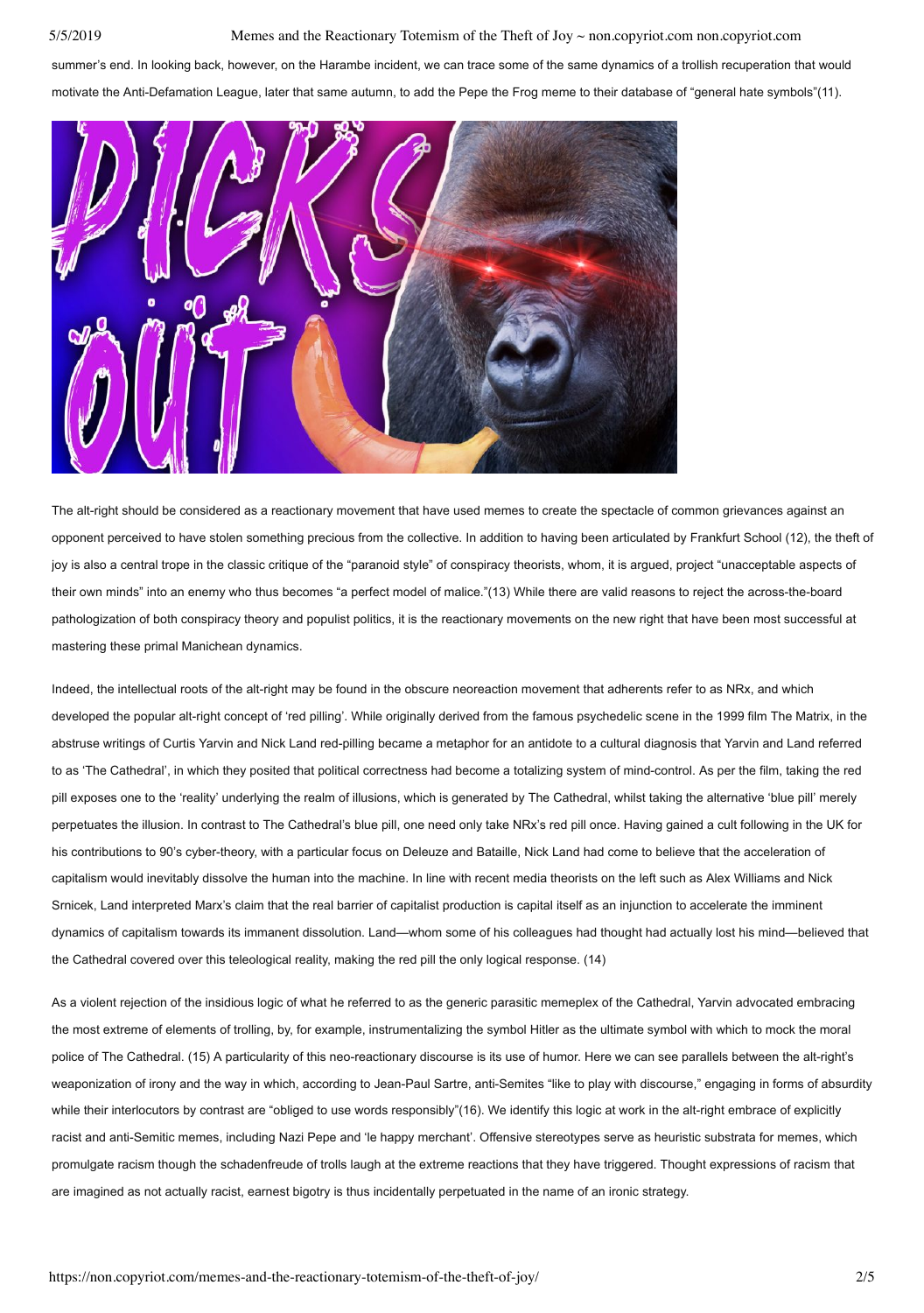Latent in his analysis of this discourse, Sartre detected the presence of totemism, referring to the anti-Semite as "a man who wishes to be a pitiless stone, a furious torrent, a devastating thunderbolt-anything except a man"—in considering the alt-right we might add to Sartre's list: 'a plague of frogs', or 'a pitiful martyred gorilla'. Like many mid-century intellectuals trying to make sense of rise of fascism. Sartre's etiology of hatred followed Freud in identifying totemism with a dangerously irrational form of magical thinking that civilization necessarily sought to repress, so as to prevent us from destroying one another. Freud identified the origins of morality with a mythical primeval patricide, interpreting "the first rule of morality and moral restrictions of primitive society as reactions to a deed which gave the authors to it a conception of crime. They regretted this deed and decided it should not be repeated" going on to state that "This creative sense of guilt has not become extinct within us" (17)

According to Freud's diagnosis the history of civilization can thus be understood as the history of the gradual internalization of a vast apparatus of repression. It was in response to this cultural diagnosis that Freudo-Marxists such as Herbert Marcuse came to see the emerging counterculture of the post-war baby-boom generation as representing a rejection of these evermore pervasive systems of 'control' through which humans "are kept incapable of being autonomous"(18). As the counterculture came to be absorbed into the mainstream of the liberalism cultural establishment, it arguably lost much of its counter-hegemonic status. Whether or not this cooptation narrative is entirely accurate, it is this same argument that the altright has used to present itself as a youth movement recuperating the transgressive appeal of a counterculture rebelling against an oppressive establishment —although critics argue that this claim rings hollow since the alt-right produce so little in the way of actual culture production(19).

But what if the condition that Freud diagnosed in psychic terms does not originate from within our psyches but rather in our relations with others and with the historical, and thus ever-changing milieu in which we are enmeshed? This is how René Girard problematizes Freud's framework. He rejects the psychoanalytic ontologization of aggression in the individual. In place of Freud's view of violence as ineradicable trait of human nature, Girard posited the openness of humans to others as the source of violence and aggression. In studies ranging as widely across literature and anthropology as those of Freud, Girard developed an alternative relational type of ontology with desire at its core as opposed to repression. Whilst, from a Marxist perspective, Girard's ontological account like that of Freud can rightly be accused of dehistoricizing its subject there is nevertheless something to be gained by applying this framework to an understanding of the Harambe phenomenon.



For Girard, imitation governs desire, with man creating his own being "essentially based on the desire of his fellow"(20). While this rejection of the Freudian repression hypothesis was common in post-structural thought, what is characteristic of Girard's approach is the extent to which imitative desire provides the basis of a potentially limitless source of conflict. Girard sees culture as basically an attempt to contain mimetic violence, to immunize the social against the centrifugal pull of the Other's desire. In Girard's conservative interpretation, while traditional societies periodically staged theatrical enactments of sacrifice in order to dissolve the 'mimetic crisis', by turning away from such rituals modern societies leave themselves open to the escalation of conflictual reciprocity. As Geoff Shullenberger argues then: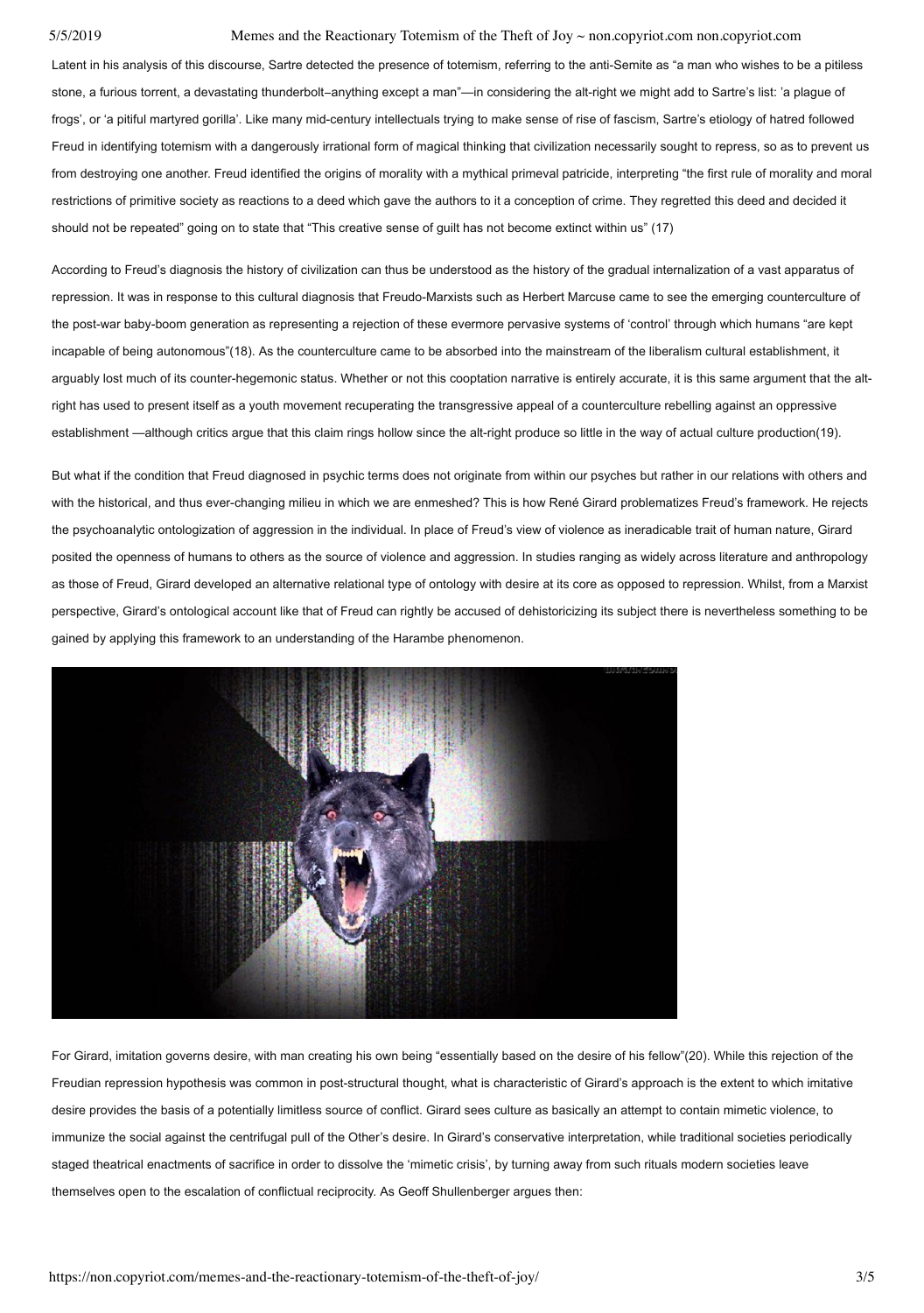**Social media platforms, a Girardian analysis suggests, are machines for producing desire. Their equalizing structure–what is most widely celebrated about them–converts all users into each other's potential models, doubles, and rivals, locked in a perpetual game of competition for the intangible objects of desire of the attention economy. By embedding users in a standardized format, social media renders all individuals instantly comparable in simple, quantitative terms. Enabling instantaneous comparison creates the conditions for a universal proliferation of horizontal rivalry. In this situation of universalized mimetic antagonism, conditions are ripe for scapegoating. (21)**

While it is a contemporary platitude that we have today come to occupy a 'global village', as imagined by Marshall McLuhan, we tend to overlook the degree to which this retribalization process would bring us in touch with a dynamics that totemic cultures had long sought to control. In this regard, following a Christian conservative dimension in both Girard and McLuhan's thought, we can observe how contemporary social media affords certain modalities that have long been lost in more visually-oriented literary cultures.

McLuhan saw new technological innovation as precipitating a shift in what he called our sense ratio, effectively extending our senses whilst simultaneously occluding another dimension of awareness. McLuhan framed this in terms of a process of 'retrieval' of archetypes from the past. In McLuhan's words "an archetype is a quoted extension, medium, technology, or environment, an old ground seen as figure through a new ground"(22). What, for McLuhan, is occluded in this retrieval is the broader context within which this archetype was initially formulated. From this perspective we can say that social media retrieve the archetype of the non-modern totem as a new digital object while occluding the context of conflictual reciprocity against totem were meant to guard. Memes may be 'viral' in the sense that they spread out quickly but even more powerfully bring people together. This dynamic might explain both the violence and power of the meme, or what the alt-right likes to call 'meme magic'.

Returning to Freud's essay Totem and Taboo, Jacques Derrida argues that Freud's account of the origin of morality depends on a logic of the supplementation, or what we could call **technicity,** as the bearer of unconscious thought. How, he asks, could the perpetrators of the primeval patricide have been able to feel remorse if the event occurred before the foundation of the very order in which such a feeling was said to be grounded? Logically it can thus be argued that Freud's primal scene of repression "inaugurates nothing since repentance and morality had to be possible before the crime"(23). Derrida is insistent that the very notion of an origin, in such an instance, can only ever be imaginary—as Freud himself had remarked that "there are no indications of reality in the unconscious." By conceptualizing humans' ontological openness to others as well as to the environment this line of thought replaces notions of primeval interiority—the idea of the individual as already constituted — with an "environmental" idea of being as explored by what we might call the ethical turn in media philosophy, in particular as developed by Bernard Stiegler and his acolytes.

To understand the effects, the potentials and the perils of memes, we ultimately need to be able to understand the dangerous power of what Michel Serres refers to as "the extremely dangerous" dynamic of the quasi-object, which he writes "is there only to be circulated. It is the rigorous transsubstantiation of being into relation. Being is abolished for the relation. Collective ecstasy is the abandonment of the 'I''s on the tissue of relations"(24). In spite of the dangerous loss of self-consciousness that mid-century intellectuals facing fascism found so terrifying, we can acknowledge that, as opposed to effacing individuality, collectivity completes us. In confronting today's totemism we should conclude that, while we may consider ourselves beyond them, many taboos still serve a valuable purpose. So, why did the alt-right suddenly become so effective at using memes, arguably it is because they have better understood how to exploit the tribal dynamics of social media. In counteracting the contemporary forces of neo-reaction online, the (normative) gaze of psychoanalysis and anthropological philosophy may indeed offer some therapeutic insights into how to immunize ourselves against the potentially limitless source of conflict that social media seems to have the power to unleash.

(This is part III of a series of essays on meme theory, all published on this site. Part I is called They Say That We Can't Meme: Politics of Idea Compression. Part II is entitled Rude Awakening: Memes as Dialectical Images)

—

Notes:

1. Venkatesh Rao, How Harambe Became the Perfect Meme, in: **The Atlantic**, September 2016, https://www.theatlantic.com/technology/archive/2016/09/harambe-the-perfect-meme/498743/.